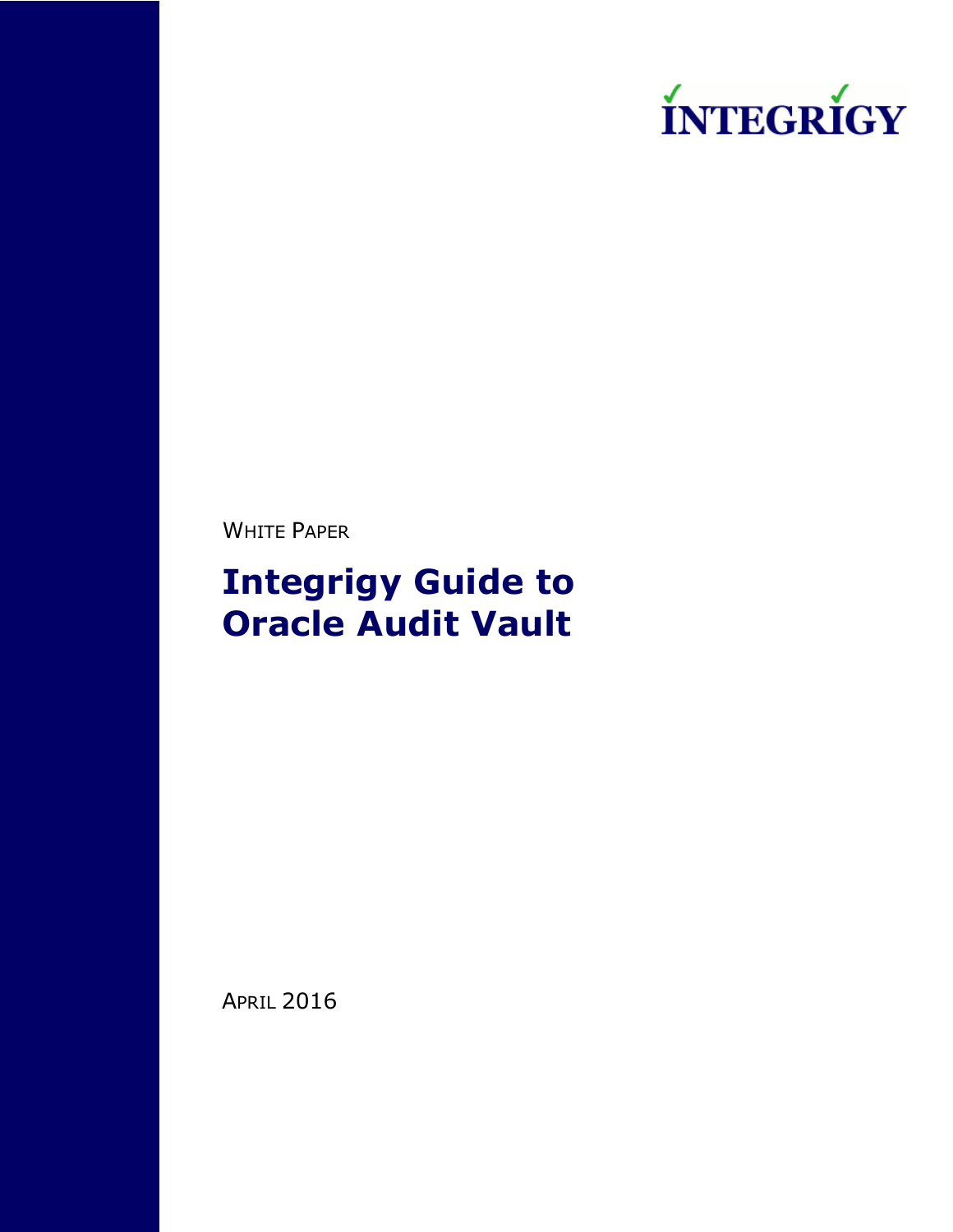## **INTEGRIGY GUIDE TO ORACLE AUDIT VAULT**

Version 1.0 – November 2014 Version 2.0 – April 2016

Authors: Michael A. Miller, CISSP, CISSP-ISSMP, CCSK and Stephen Kost

If you have any questions, comments, or suggestions regarding this document, please send them via e-mail to [info@integrigy.com.](mailto:info@integrigy.com)

Copyright © 2016 Integrigy Corporation. All rights reserved.

The Information contained in this document includes information derived from various third parties. While the Information contained in this document has been presented with all due care, Integrigy Corporation does not warrant or represent that the Information is free from errors or omission. The Information is made available on the understanding that Integrigy Corporation and its employees and agents shall have no liability (including liability by reason of negligence) to the users for any loss, damage, cost or expense incurred or arising by reason of any person using or relying on the information and whether caused by reason of any error, negligent act, omission or misrepresentation in the Information or otherwise. Furthermore, while the Information is considered to be true and correct at the date of publication, changes in circumstances after the time of publication may impact on the accuracy of the Information. The Information may change without notice.

Integrigy, AppSentry, and AppDefend are trademarks of Integrigy Corporation. Oracle is a registered trademark of Oracle Corporation and/or its affiliates. Other names may be trademarks of their respective owners.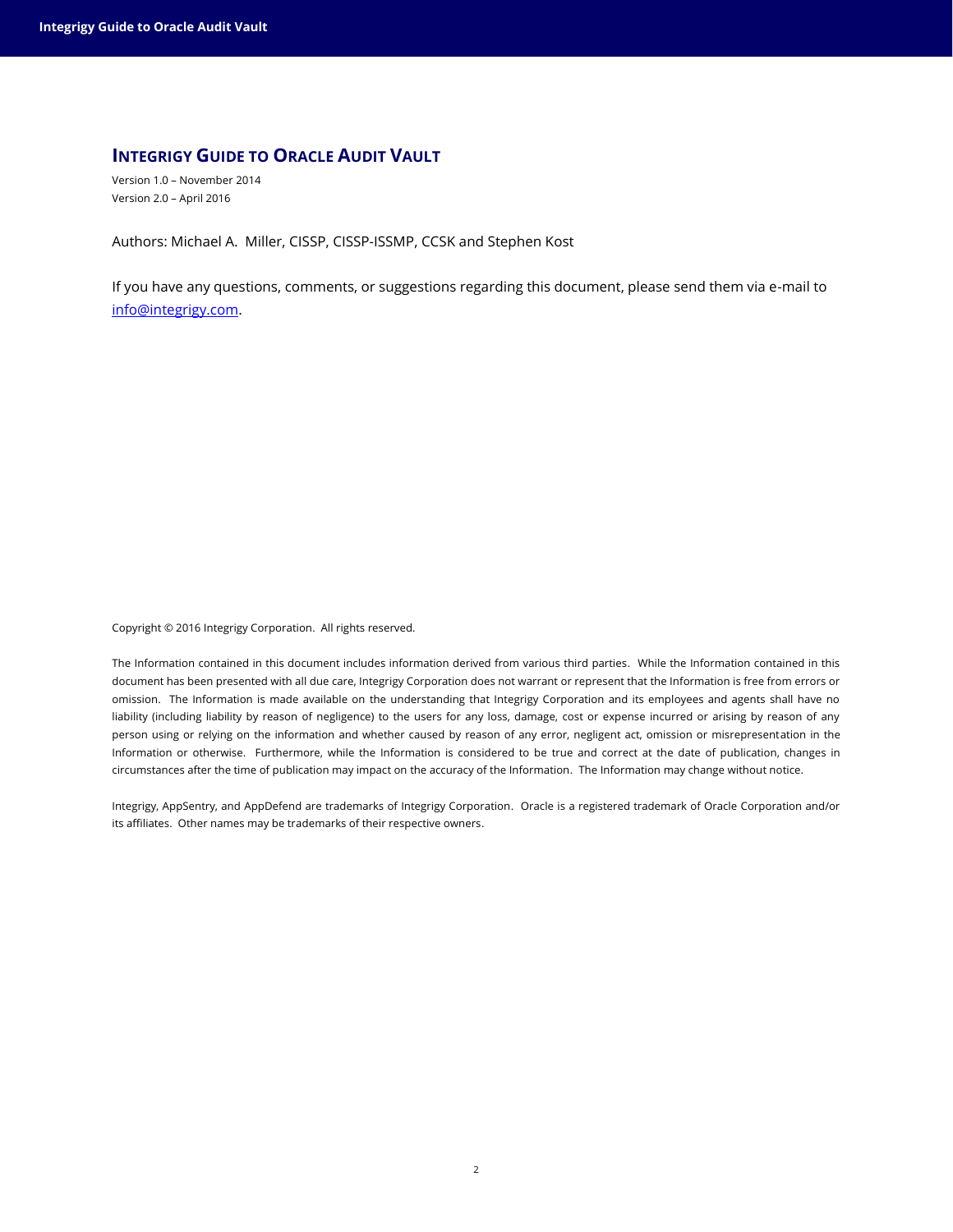## **Table of Contents**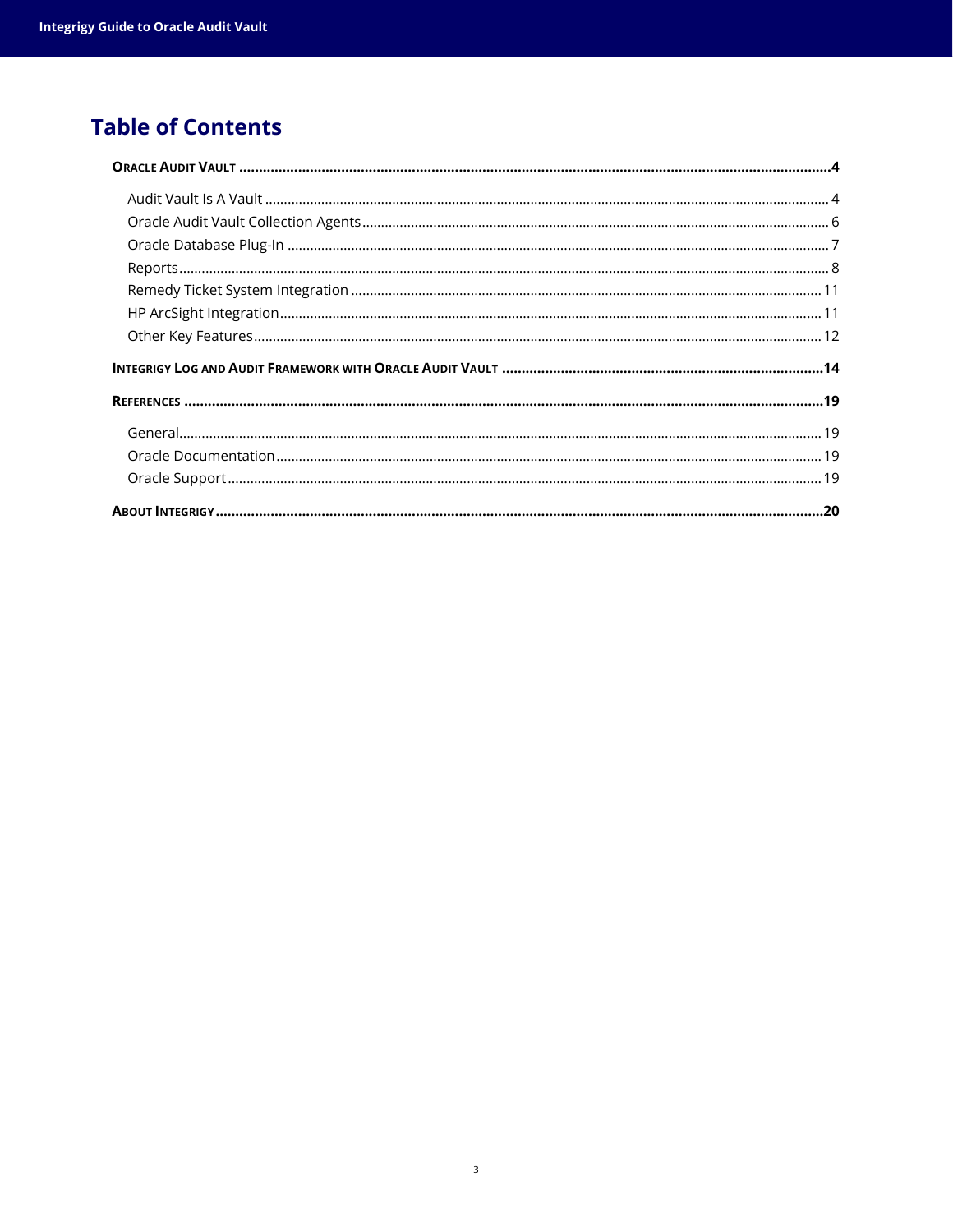## <span id="page-3-0"></span>**ORACLE AUDIT VAULT**

As the Oracle Audit Vault is a purpose built tool for Oracle Security log and audit monitoring, implementing Integrigy's Log and Audit Framework using the Oracle Audit Vault is straight forward. Before installing the Audit Vault, keep in mind that that Oracle Audit Vault is a separately licensed product.

## <span id="page-3-1"></span>**AUDIT VAULT IS A VAULT**

Oracle Audit Vault is aptly named; the Oracle Audit Vault is a vault in which data about audit logs is placed, and it is based on two key concepts. First, Oracle Audit Vault is designed to secure data at its source. Second, Oracle Audit Vault is designed to be a data warehouse for audit data.

The Oracle Audit Vault by itself does not generate audit data. Before the Oracle Audit Vault can be used, standard auditing needs to be first enabled in the source databases. Once auditing is enabled in the source databases, the Oracle Audit Vault collects the log and audit data, but does not replicate, copy and/or collect the actual data. This design premise of securing audit data at the source and not replicating it differentiates the Oracle Audit Vault from other centralized logging solutions.

Once log and audit data is generated in source databases, Oracle Audit Vault agents are installed on the source database(s) to collect the log and audit data and send it to the Audit Vault server. By removing the log and audit data from the source system and storing it in the secure Audit Vault server, the integrity of the log and audit can be ensured and proven that it has not been tampered with. The Oracle Audit Vault is designed to be a secure data warehouse of information of log and audit data.

#### *Application Log and Audit Data*

For applications, a key advantage to the Audit Vault's secure-at-the-source approach is that the Oracle Audit Vault is transparent. To use the Oracle Audit Vault with applications such as the Oracle E-Business Suite or SAP, standard Oracle database auditing only needs to be enabled on the application log and audit tables. While auditing the application audit tables might seem duplicative, the advantage is that the integrity of the application audit data can be ensured (proven that it has not been tampered with) while not having to replicate or copy the application log and audit data.

For example, the Oracle E-Business Suite has the ability to log user login attempts, both successful and unsuccessful. To protect the E-Business Suite login audit tables, standard Oracle database auditing first needs to be enabled. An Oracle Audit Vault agent will then collect information about the E-Business Suite login audit tables. If any deletes or updates occur to these tables, the Audit Vault would then alert and report the incident. The Audit Vault is transparent to the Oracle E-Business Suite, no patches are required for the Oracle E-Business Suite to be used with the Oracle Audit Vault.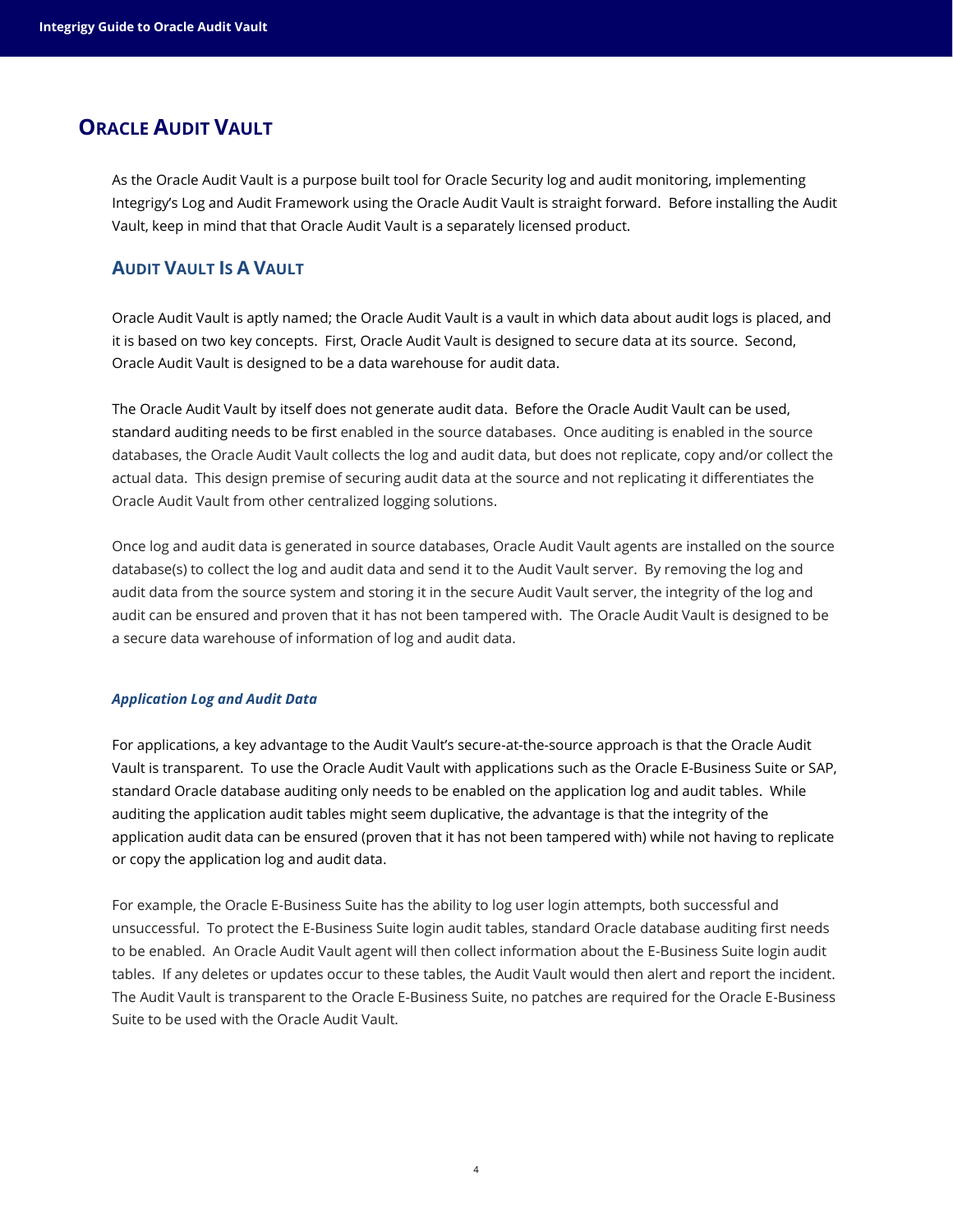

#### *Figure 1 Secure At-Source for Application Log and Audit data*

#### *Audit Vault Categories*

Oracle database standard auditing can be defined for the following –

**Alerts** 

 **SQL statements –** Data Manipulation Language (DML) statements such as when users are attempting to query the database or modify data, using SELECT, INSERT, UPDATE, or DELETE.

**Reports** 

- **Database Schema Objects –** Data Definition Language (DDL) statements when users create or modify database structures such as tables or views.
- **Database Privileges** Audit can be defined for the granting of system privileges, such as SELECT ANY TABLE. With this kind of auditing, Oracle Audit Vault records SQL statements that require the audited privilege to succeed.
- **Fine-grained audit conditions -** Fine Grained Auditing activities stored in SYS. FGA\_LOG\$ such as whether an IP address from outside the corporate network is being used or if specific table columns are being modified. For example, when the HR.SALARY table is SELECTED using direct database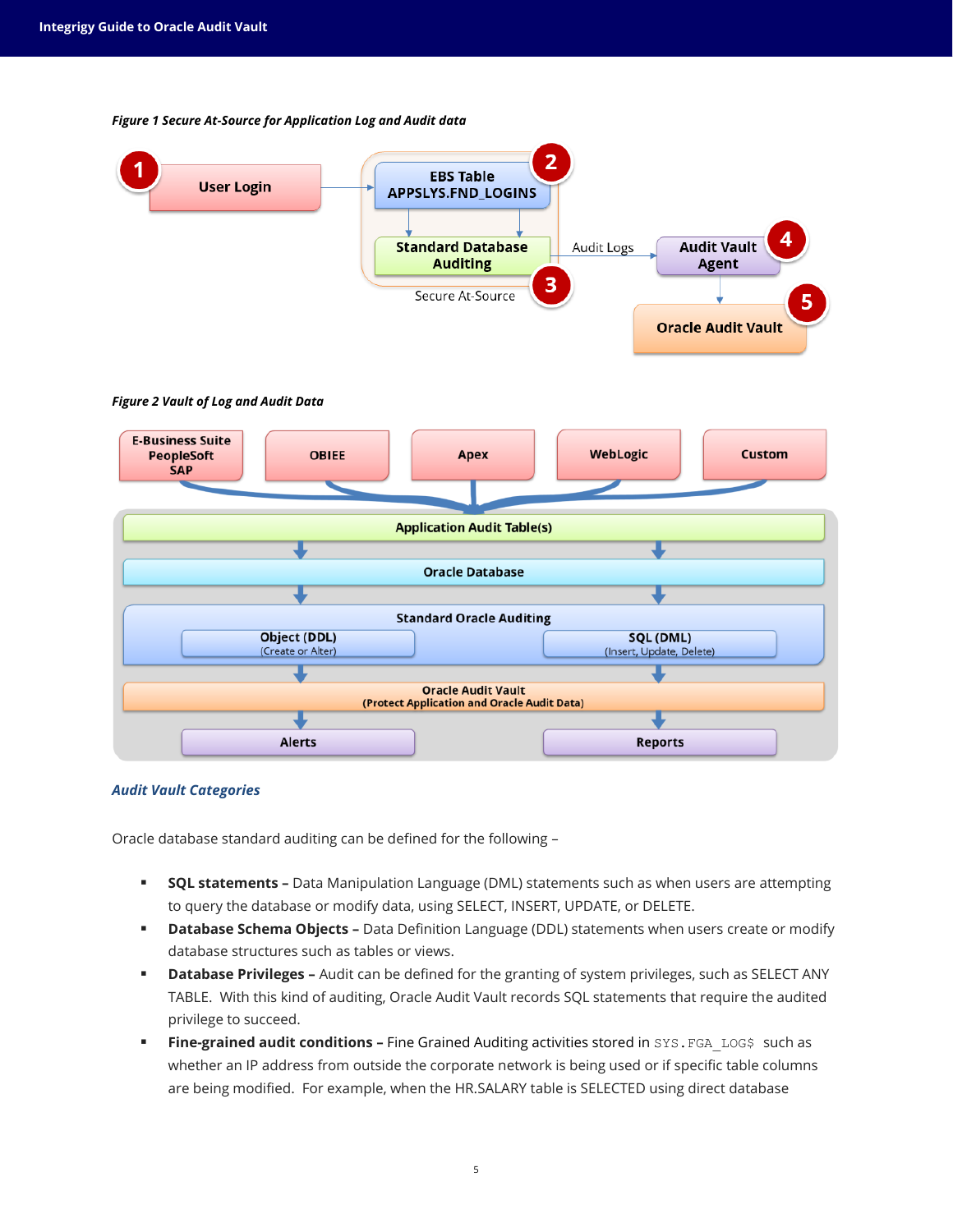connection (not from the application), a condition could be to log the details of result sets where the PROPOSED\_SALARY column is greater than \$500,000 USD.

 **Redo log data –** Database redo log file data. The redo log files store all changes that occur in the database. Every instance of an Oracle database has an associated redo log to protect the database in case of an instance failure. In Oracle Audit Vault, the capture rule specifies DML and DDL changes that should be checked when Oracle Database scans the database redo log.

The Audit Vault also supports –

- **Database Vault** Database Vault settings stored in DVSYS. AUDIT\_TRAIL\$ such as Realm audit, factor audit and Rule Audit.
- **System and SYS** Core changes to the database by privileged users such as DBAs as recorded by AUDIT\_SYS\_OPERATIONS.
- **Stored Procedure Auditing** Monitor any changes made to PL/SQL and stored procedures. Standard reports are provided to stored procedure operations, deleted and created procedures as well as modification history.

## <span id="page-5-0"></span>**ORACLE AUDIT VAULT COLLECTION AGENTS**

Oracle Audit Vault is installed on a server, and collector agents are installed on the hosts running the source databases. These collector agents communicate with the audit vault server.

If the collection agents are not active, no audit data is lost, as long as the source database continues to collect the audit data. When the collection agent is restarted, it will capture the audit data that the source database had collected during the time the collection agent was inactive.

There are three types of agent collectors for Oracle databases. There are other collectors for third-party database vendors such as SAP Sybase, Microsoft SQL-Server, and IBM DB2.

| Audit Value Collectors for Oracle Databases* |                                                                                                                                                                                                                                                                |              |  |  |
|----------------------------------------------|----------------------------------------------------------------------------------------------------------------------------------------------------------------------------------------------------------------------------------------------------------------|--------------|--|--|
| <b>Audit Trail</b><br><b>Type</b>            | <b>How Enabled</b>                                                                                                                                                                                                                                             |              |  |  |
| Database<br>audit trail                      | For standard audit records: AUDIT TRAIL initialization<br>parameter set to: DB or DB, EXTENDED.<br>For fine-grained audit records: The audit trail parameter of<br>DBMS FGA.ADD POLICY procedure is set<br>to: DBMS FGA.DB or DBMS FGA.DB + DBMS FGA.EXTENDED. | <b>DBAUD</b> |  |  |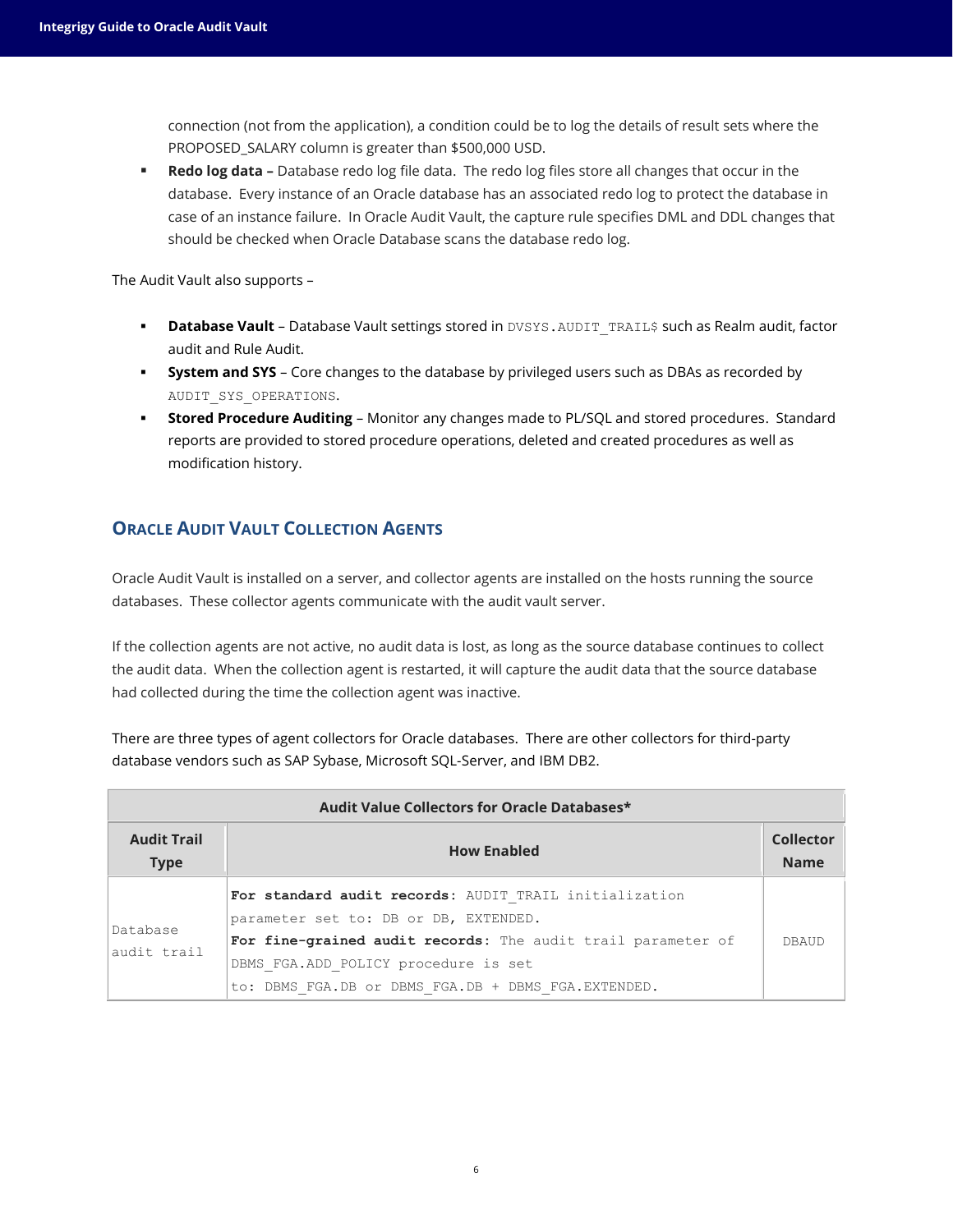| Audit Value Collectors for Oracle Databases* |                                                                                                                                                                                                                                                                                                                                                                                                                                                            |             |  |  |  |
|----------------------------------------------|------------------------------------------------------------------------------------------------------------------------------------------------------------------------------------------------------------------------------------------------------------------------------------------------------------------------------------------------------------------------------------------------------------------------------------------------------------|-------------|--|--|--|
| <b>Audit Trail</b><br><b>Type</b>            | <b>How Enabled</b>                                                                                                                                                                                                                                                                                                                                                                                                                                         |             |  |  |  |
| Operating<br>system audit<br>trail           | For standard audit records: AUDIT TRAIL initialization<br>parameter is set to: OS, XML, or XML, EXTENDED.<br>For syslog audit trails, AUDIT TRAIL is set to OS and the<br>AUDIT SYS OPERATIONS parameter is set to TRUE. In addition,<br>the AUDIT SYSLOG LEVEL parameter must be set.<br>For fine-grained audit records: The audit trail parameter of<br>the DBMS FGA.ADD POLICY procedure is set<br>to DBMS FGA.XML or DBMS FGA.XML + DBMS FGA.EXTENDED. | OSAUD       |  |  |  |
| Redo log<br>files                            | The table that you want to audit must be eligible.<br>See "Creating Capture Rules for Redo Log File Auditing" for<br>more information.                                                                                                                                                                                                                                                                                                                     | <b>REDO</b> |  |  |  |

\*Note if using Oracle 12c; the assumption is that Mixed Mode Unified Auditing is being used

## <span id="page-6-0"></span>**ORACLE DATABASE PLUG-IN**

The Oracle Audit Vault uses Plug-Ins to define data sources. The following table summarizes several of the important facts about the database plug for Oracle databases –

| <b>Oracle Database Plug-In for the Oracle Audit Vault</b> |                                                                                                            |  |  |
|-----------------------------------------------------------|------------------------------------------------------------------------------------------------------------|--|--|
| <b>Plug-in Specification</b><br><b>Description</b>        |                                                                                                            |  |  |
| Plug-in directory                                         | AGENT HOME/av/plugins/com.oracle.av.plugin.oracle                                                          |  |  |
| Secured Target Versions                                   | Oracle 10g, 11g, 12c Release 1 (12.1)                                                                      |  |  |
| Secured Target Platforms                                  | $Linux/x86-64$<br>Solaris $/x86-64$<br>Solaris /SPARC64<br>AIX/Power64<br>Windows /86-64<br>HP-UX Itanium  |  |  |
| Secured Target Location<br>(Connect String)               | jdbc:oracle:thin:@//hostname:port/service                                                                  |  |  |
| AVDF Audit Trail Types                                    | TABLE<br><b>DIRECTORY</b><br>TRANSACTION LOG<br>SYSLOG (Linux only)<br>EVENT LOG (Windows only)<br>NETWORK |  |  |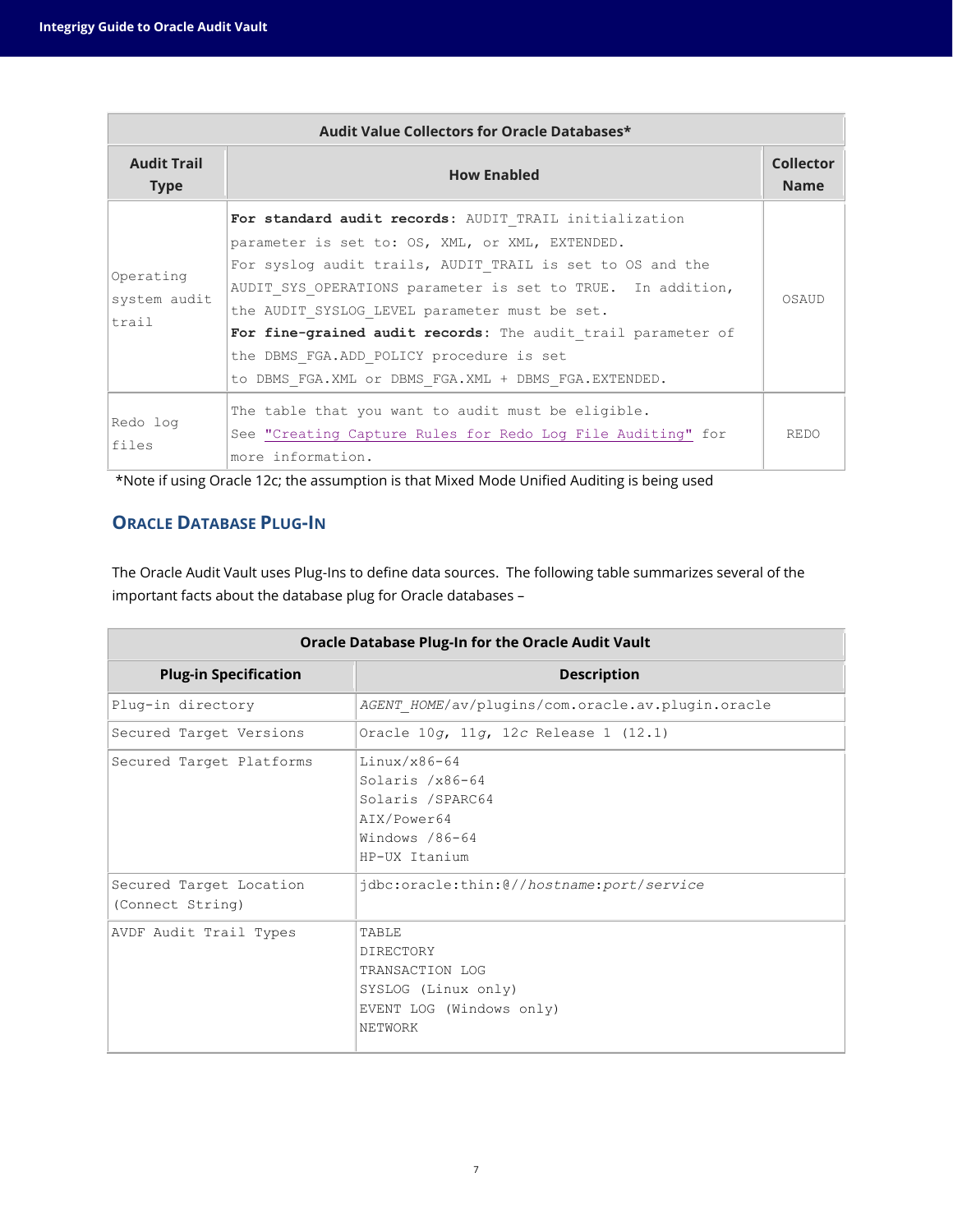| <b>Oracle Database Plug-In for the Oracle Audit Vault</b> |                                                                                                  |  |  |
|-----------------------------------------------------------|--------------------------------------------------------------------------------------------------|--|--|
| <b>Plug-in Specification</b>                              | <b>Description</b>                                                                               |  |  |
| Audit Trail Location                                      | For TABLE audit<br>trails: sys.aud\$, Sys.fga log\$, dvsys.audit trail\$,<br>unified audit trail |  |  |
|                                                           | For DIRECTORY audit trails: Full path to the directory<br>containing AUD or XML files.           |  |  |
|                                                           | For SYSLOG audit trails: Full path to the directory<br>containing the syslog file.               |  |  |
|                                                           | For TRANSACTION LOG, EVENT LOG and NETWORK audit trails:<br>no trail location required.          |  |  |

## <span id="page-7-0"></span>**REPORTS**

The Oracle Audit Vault by default installs over one-hundred (100) reports. This includes core audit reports as well as compliance reports.

### *Audit Reports*

The audit reporting bundle installed by the default has the following categories –

- **Activity Reports**
- **Entitlement**
- **Stored Procedure Audit**
- **Alerts**

The following table lists the audit reports installed by default –

| <b>Type</b><br><b>Report</b> |                                          | <b>Description</b>                                                                                            |
|------------------------------|------------------------------------------|---------------------------------------------------------------------------------------------------------------|
| Activity                     | Activity Overview                        | Digest of all captured audit<br>events for a specified period of<br>time                                      |
| Activity                     | Data Access                              | Details of audited read access to<br>data for a specified period of<br>time                                   |
| Activity                     | Data Modification                        | Details of audited data<br>modifications for a specified<br>period of time                                    |
| Activity                     | Data Modification Before-After<br>Values | Details of audited data<br>modifications for a specified<br>period of time showing before and<br>after values |
| Activity                     | Database Schema Changes                  | Details of audited DDL activity<br>for a specified period of time                                             |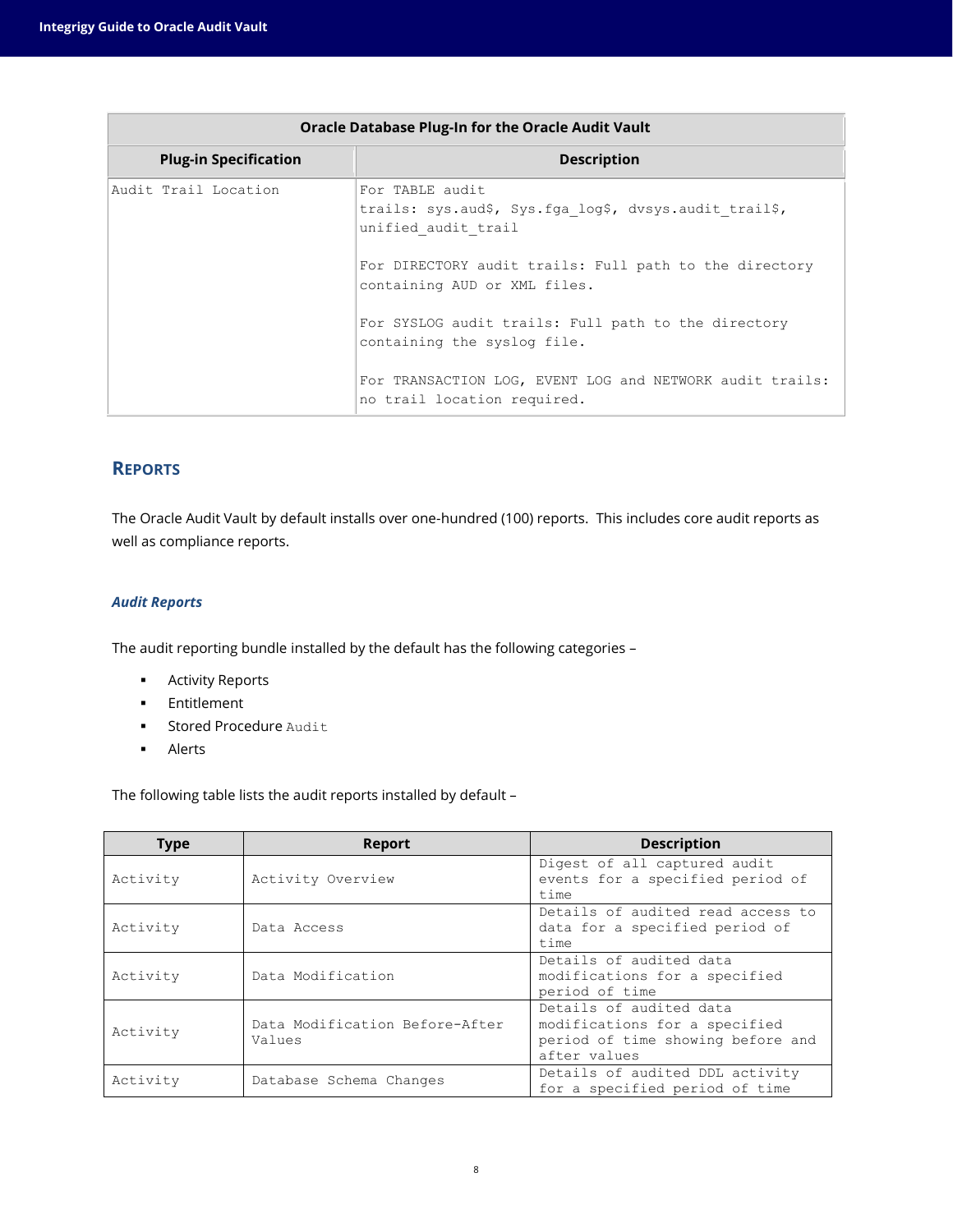| <b>Type</b>                  | <b>Report</b>                            | <b>Description</b>                                                                              |  |
|------------------------------|------------------------------------------|-------------------------------------------------------------------------------------------------|--|
| Activity                     | All Activity                             | Details of all captured audit<br>events for a specified period of<br>time                       |  |
| Activity                     | Failed Logins                            | Details of audited failed user<br>logins for a specified period of<br>time                      |  |
| Activity                     | User Login and Logout                    | Details of audited successful<br>user logins and logouts for a<br>specified period of time      |  |
| Activity                     | Entitlements Changes                     | Details of audited entitlement<br>related activity for a specified<br>period of time            |  |
| Activity                     | Audit Settings Changes                   | Details of observed user activity<br>targeting audit settings for a<br>specified period of time |  |
| Activity                     | Secured Target Startup and<br>Shutdown   | Details of observed startup and<br>shutdown events for a specified<br>period of time            |  |
| Entitlement                  | User Accounts                            | Details of all existing user<br>accounts                                                        |  |
| Entitlement                  | User Accounts by Secured Target          | User accounts by Secured Target<br>report                                                       |  |
| Entitlement                  | User Privileges                          | Details of audited failed user<br>logins for a specified period of<br>time                      |  |
| Entitlement                  | User Privileges by Secured<br>Tarqet     | User privileges by Secured Target<br>report                                                     |  |
| Entitlement                  | User Profiles                            | Digest of all existing user<br>profiles                                                         |  |
| Entitlement                  | User Profiles by Secured Target          | User profiles by Secured Target<br>report                                                       |  |
| Entitlement                  | Database Roles                           | Digest of all existing database<br>roles and application roles                                  |  |
| Entitlement                  | Database Roles by Secured Target         | Database roles by Secured Target<br>report                                                      |  |
| Entitlement                  | System Privileges                        | Details of all existing system<br>privileges and their allocation<br>to users                   |  |
| Entitlement                  | System Privileges by Secured<br>Target   | System privileges by Secured<br>Target report                                                   |  |
| Entitlement                  | Object Privileges                        | Details of all existing object<br>privileges and their allocation<br>to users                   |  |
| Entitlement                  | Object Privileges by Secured<br>Target   | Object privileges by Secured<br>Target report                                                   |  |
| Entitlement                  | Privileged Users                         | Details of all existing<br>privileged users                                                     |  |
| Entitlement                  | Privileged Users by Secured<br>Target    | Privileged users by Secured<br>Target report                                                    |  |
| Stored<br>Procedure<br>Audit | Stored Procedure Activity<br>Overview    | Digest of all audited operations<br>on stored procedures for a<br>specified period of time      |  |
| Stored<br>Procedure<br>Audit | Stored Procedure Modification<br>History | Details of audited stored<br>procedure modifications for a<br>specified period of time          |  |
| Stored<br>Procedure<br>Audit | Created Stored Procedures                | Stored procedures created within<br>a specified period of time                                  |  |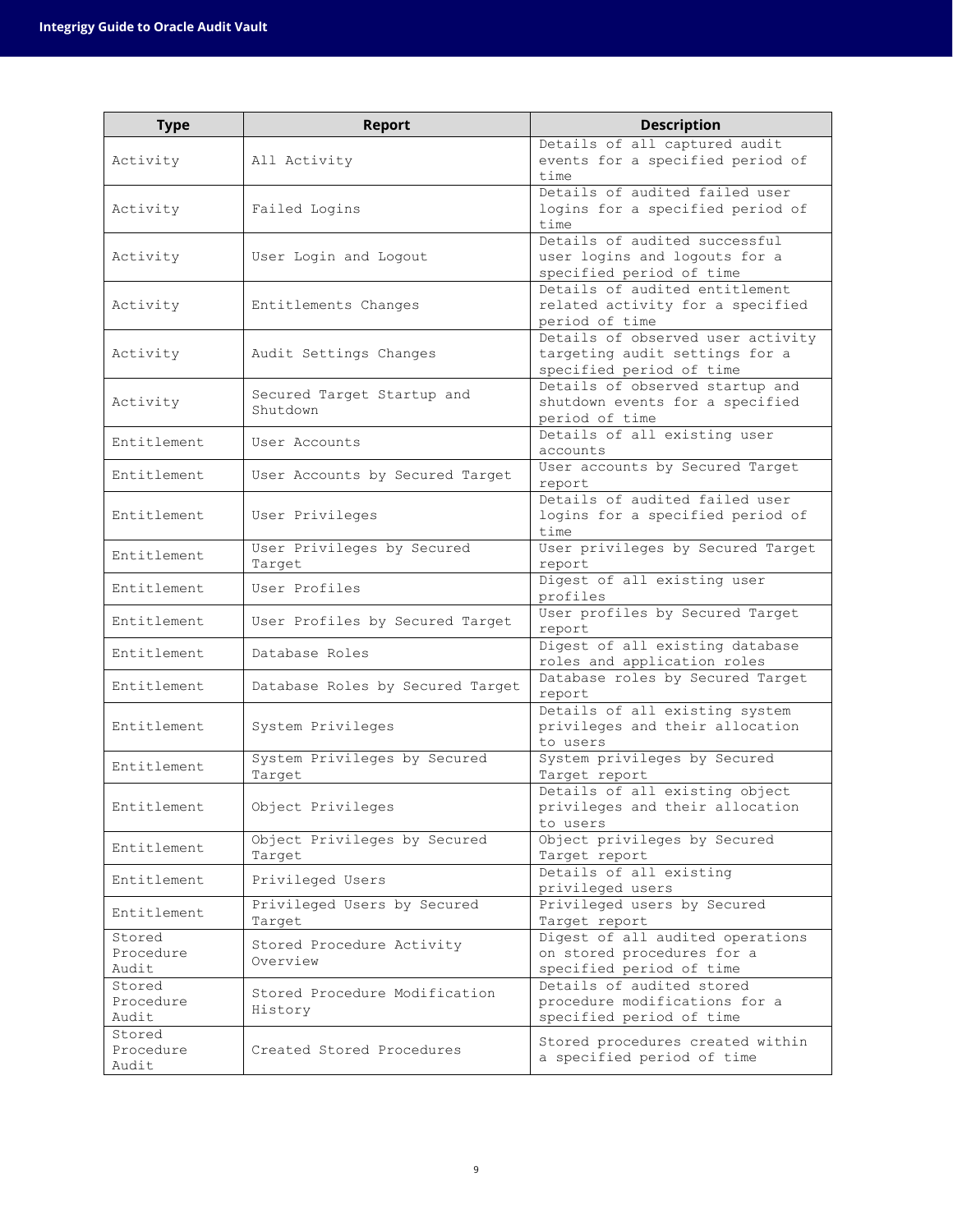| <b>Type</b>                  | <b>Report</b>             | <b>Description</b>                                                                |
|------------------------------|---------------------------|-----------------------------------------------------------------------------------|
| Stored<br>Procedure<br>Audit | Deleted Stored Procedures | Stored procedures deleted within<br>a specified period of time                    |
| Stored<br>Procedure<br>Audit | New Stored Procedures     | Latest state of stored procedures<br>created within a specified period<br>of time |
| Alerts                       | All Alerts                | All alerts issued within a<br>specified period of time                            |
| Alerts                       | Critical Alerts           | All critical alerts issued within<br>a specified period of time                   |
| Alerts                       | Warning Alerts            | All warning alerts issued within<br>a specified period of time                    |

#### *Compliance Reports*

The Oracle Audit Vault has seeded reports for the following compliance and legislative requirements – no additional license is required.

- Payment Card Industry (PCI)
- **Sarbanes-Oxley Act (SOX)**
- Gramm-Leach-Bliley Act (GLBA)
- Health Insurance Portability and Accountability Act (HIPAA)
- United Kingdom Data Protection Act (DPA)

For each compliance statue, following table lists the included reports available –

| <b>Compliance Report</b>                                                      | <b>Description</b>                                |  |  |
|-------------------------------------------------------------------------------|---------------------------------------------------|--|--|
| Activity Overview                                                             | Digest of all captured audit events for a         |  |  |
|                                                                               | specified period of time                          |  |  |
| All Activity                                                                  | Details of all captured audit events for a        |  |  |
|                                                                               | specified period of time                          |  |  |
| Audit Settings Changes                                                        | Details of observed user activity targeting audit |  |  |
|                                                                               | settings for a specified period of time           |  |  |
| Created Stored Procedures                                                     | Stored procedures created within a specified      |  |  |
|                                                                               | period of time                                    |  |  |
| Data Access                                                                   | Details of audited read access to data for a      |  |  |
|                                                                               | specified period of time                          |  |  |
| Data Modification                                                             | Details of audited data modifications for a       |  |  |
|                                                                               | specified period of time                          |  |  |
| Database Schema Changes                                                       | Details of audited DDL activity for a specified   |  |  |
|                                                                               | period of time                                    |  |  |
| Deleted Stored Procedures                                                     | Stored procedures deleted within a specified      |  |  |
|                                                                               | period of time                                    |  |  |
|                                                                               | Details of audited entitlement related activity   |  |  |
| Entitlements Changes                                                          | for a specified period of time                    |  |  |
| Failed Logins                                                                 | Details of audited failed user logins for a       |  |  |
|                                                                               | specified period of time                          |  |  |
| New Stored Procedures                                                         | Latest state of stored procedures created within  |  |  |
|                                                                               | a specified period of time                        |  |  |
| Details of observed startup and shutdown events<br>Secured Target Startup and |                                                   |  |  |
| Shutdown                                                                      | for a specified period of time                    |  |  |
| Stored Procedure Activity                                                     | Digest of all audited operations on stored        |  |  |
| Overview                                                                      | procedures for a specified period of time         |  |  |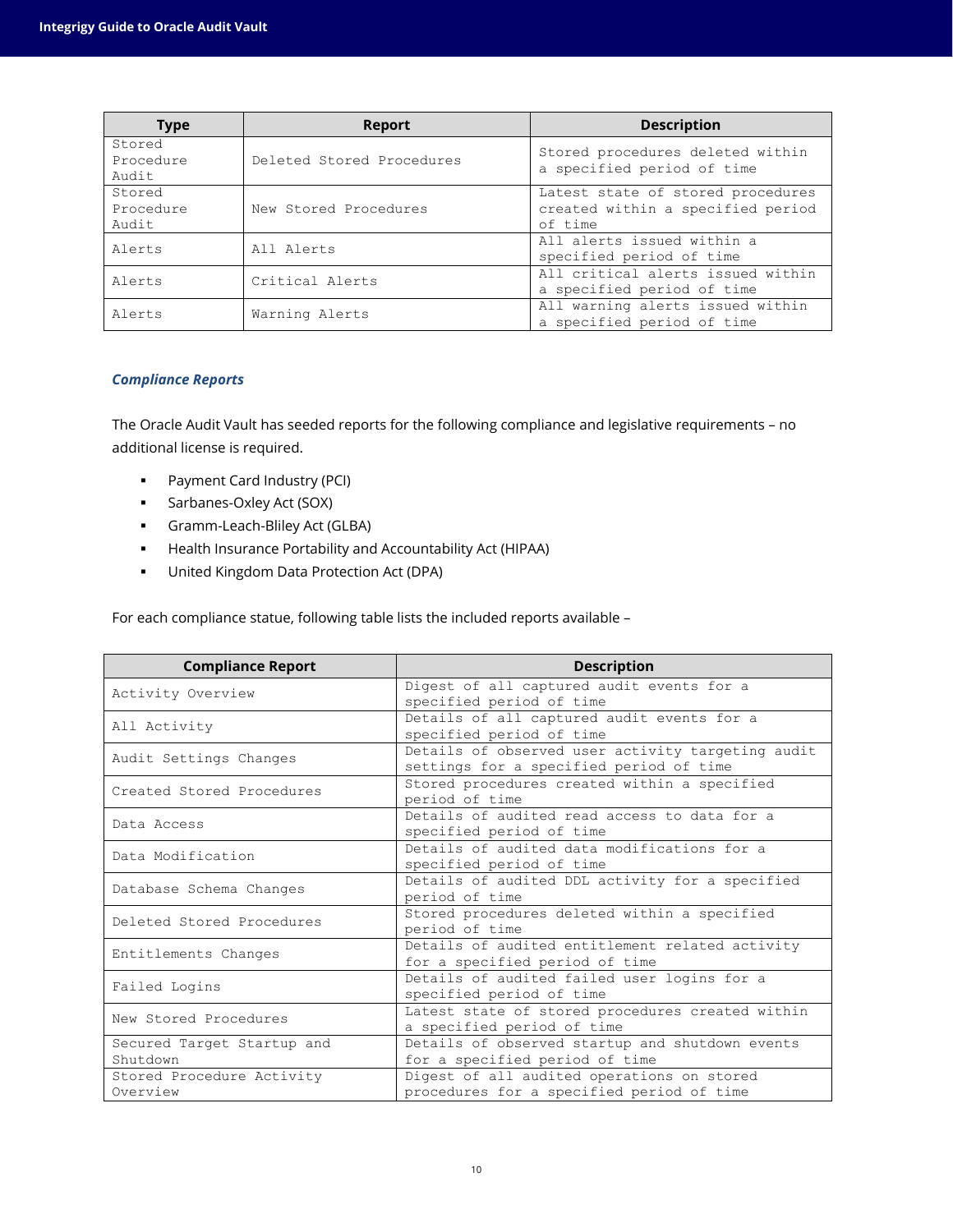| <b>Compliance Report</b>      | <b>Description</b>                                |  |  |
|-------------------------------|---------------------------------------------------|--|--|
| Stored Procedure Modification | Details of audited stored procedure modifications |  |  |
| History                       | for a specified period of time                    |  |  |
| User Login and Logout         | Details of audited successful user logins and     |  |  |
|                               | logouts for a specified period of time            |  |  |

#### *BI Publisher and Custom Reports*

Custom reports can be created in Oracle Audit Vault using Oracle BI Publisher. BI Publisher is an add-on to Microsoft Word and can be used to modify or create new reports.

For example, to modify a new report, to meet specific corporate or internal audit needs, download a standard Oracle Audit Vault report that is similar (Auditor -> Reports -> Custom Reports -> Uploaded Reports). Click on the icon to download both the template and the report definition and load both files into BI Publisher.

Once complete, upload the report definition to the same location (Auditor -> Reports -> Custom Reports -> Uploaded Reports).

## <span id="page-10-0"></span>**REMEDY TICKET SYSTEM INTEGRATION**

Oracle Audit Vault 12c includes a standard interface for BMC Remedy ticketing systems. You can configure the Oracle Audit Vault to connect to BMC Remedy Action Request (AR) System Server 7.x. This connection enables the Oracle Audit Vault to raise trouble tickets in response to Audit Vault alerts.

Only one Remedy server can be configured for each Oracle Audit Vault installation. After the interface has been configured, an Audit Vault auditor needs to create templates to map and handle the details of the alert. Refer to the Oracle Audit Vault Administrator's Guide Release 10.3, E23571-08, Oracle Corporation, August 2014, section 3.6 [http://docs.oracle.com/cd/E23574\\_01/admin.103/e23571.pdf.](http://docs.oracle.com/cd/E23574_01/admin.103/e23571.pdf)

## <span id="page-10-1"></span>**HP ARCSIGHT INTEGRATION**

HP's ArcSight Security Information Event Management (SIEM) system is a centralized system for logging, analyzing, and managing messages from different sources. Oracle Audit Vault can forward messages to ArcSight SIEM.

No additional software is needed to integrate with ArcSight. Integration is done through configurations in the Audit Vault Server console.

Messages sent to the ArcSight SIEM Server are independent of any other messages sent from the Audit Vault (e.g., other Syslog feeds).

There are three categories of messages sent –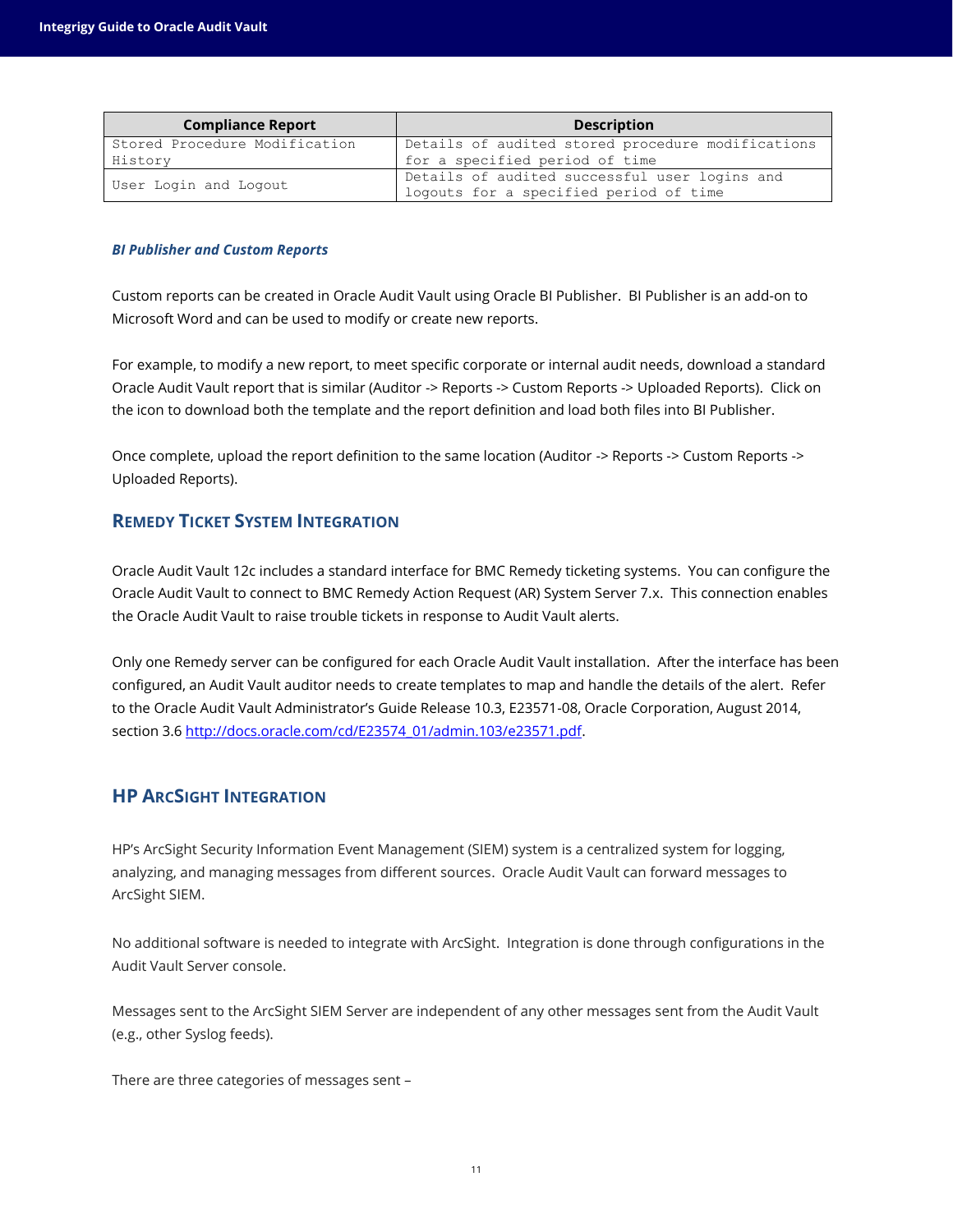- **System** syslog messages from subcomponents of the Audit Vault Sever
- **Info** specific change logging from the Database Firewall component of Oracle AVDF
- **Debug** a category that should only be used under the direction of Oracle Support

## <span id="page-11-0"></span>**OTHER KEY FEATURES**

Several standard features of the Oracle database should be kept in mind when considering what alerts and correlations are possible when combining Oracle database and application log and audit data.

#### *Client Identifier*

Default Oracle database auditing stores the database username but not the application username. In order to pull the application username into the audit logs, the CLIENT IDENTIFIER attribute needs to be set for the application session which is connecting to the database. The CLIENT IDENTIFIER is a predefined attribute of the built-in application context namespace, USERENV, and can be used to capture the application user name for use with global application context, or it can be used independently.

CLIENT IDENTIFIER is set using the DBMS\_SESSION.SET\_IDENTIFIER procedure to store the application username. The CLIENT IDENTIFIER attribute is one the same as V\$SESSION.CLIENT IDENTIFIER. Once set you can query V\$SESSION or SELECT SYS CONTEXT ('USERENV', 'CLIENT IDENTIFIER') FROM DUAL.

The table below offers several examples of how CLIENT\_IDENTIFIER is used. For each example, for Level 3 alerts, consider how the value of CLIENT IDENTIFIER could be used along with network usernames, enterprise applications usernames as well as security and electronic door system activity logs.

| <b>Oracle CLIENT_IDENTIFIER</b>                                            |                                                                                                                                                                                                                                                                                                                                                                                  |  |  |
|----------------------------------------------------------------------------|----------------------------------------------------------------------------------------------------------------------------------------------------------------------------------------------------------------------------------------------------------------------------------------------------------------------------------------------------------------------------------|--|--|
| <b>Application</b>                                                         | <b>Example of how used</b>                                                                                                                                                                                                                                                                                                                                                       |  |  |
| E-Business<br>Suite                                                        | As of Release 12, the Oracle E-Business Suite automatically sets and<br>updates CLIENT IDENTIFIER to the FND USER.USERNAME of the user<br>logged on. Prior to Release 12, follow Support Note How to add<br>DBMS SESSION.SET IDENTIFIER (FND GLOBAL.USER NAME) to<br>FND GLOBAL. APPS INITIALIZE procedure (Doc ID 1130254.1)                                                    |  |  |
| PeopleSoft                                                                 | Starting with PeopleTools 8.50, the PSOPRID is now additionally set<br>in the Oracle database CLIENT IDENTIFIER attribute.                                                                                                                                                                                                                                                       |  |  |
| SAP                                                                        | With SAP version 7.10 above, the SAP user name is stored in the<br>CLIENT IDENTIFIER.                                                                                                                                                                                                                                                                                            |  |  |
| Oracle<br><b>Business</b><br>Intelligence<br>Enterprise<br>Edition (OBIEE) | When querying an Oracle database using OBIEE the connection pool<br>username is passed to the database. To also pass the middle-tier<br>username, set the user identifier on the session. To do this in<br>OBIEE, open the RPD, edit the connection pool settings and create a<br>new connection script to run at connect time. Add the following<br>line to the connect script: |  |  |
|                                                                            | CALL DBMS SESSION. SET IDENTIFIER ('VALUEOF (NQ SESSION. USER)')                                                                                                                                                                                                                                                                                                                 |  |  |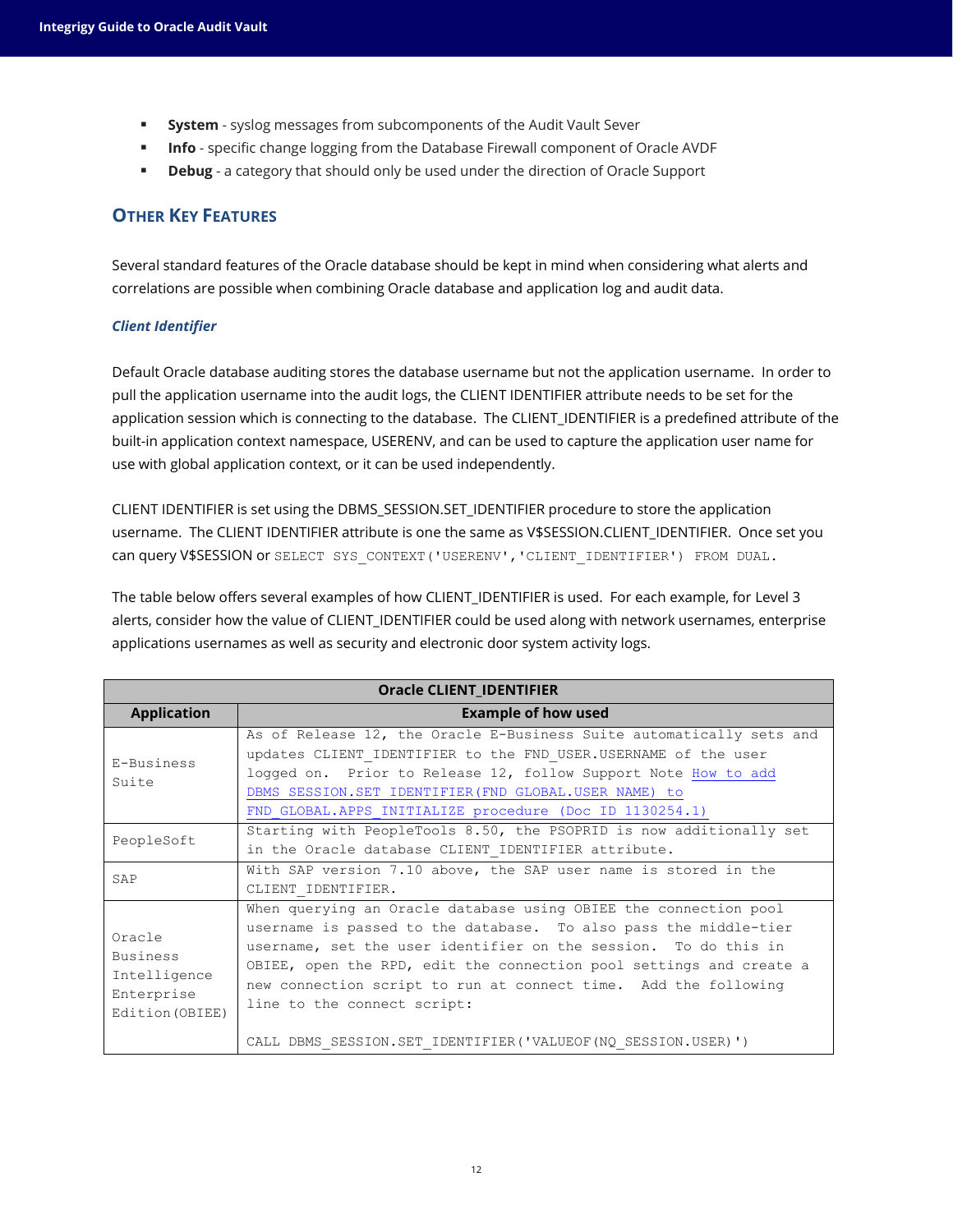#### *Database Link Usage*

A database link is a one-way connection between two databases. Starting with Oracle version 11.2.0.3, database session information now can report additional information for those sessions involving database links. As often database links are created between databases of different security profiles; it is important to note that it is now able to log session activity that includes the details of the database link:

DBLINK\_INFO returns the source of a database link. Specifically, it returns a string of the form:

SOURCE\_GLOBAL\_NAME=*dblink\_src\_global\_name*, DBLINK\_NAME=*dblink\_name*, SOURCE\_AUDIT\_SESSIONID=*dblink\_src\_audit\_sessionid*

where:

- *dblink\_src\_global\_name* is the unique global name of the source database
- *dblink\_name* is the name of the database link on the source database
- *dblink\_src\_audit\_sessionid* is the audit session ID of the session on the source database that initiated the connection to the remote database using *dblink\_name*

#### You can verify DBLINK\_INFO:

- Oracle 12c provides a DBLINK\_INFO column in SYS. UNIFIED\_AUDIT\_TRAIL.
- SELECT SYS\_CONTEXT('USERENV','DBLINK\_INFO') FROM DUAL

#### *Last Login*

Tracking when database users last logged in is a common compliance requirement. This is required in order to reconcile users and cull stale users. New with Oracle12c, Oracle provides this information for database users. The system table SYS.DBA\_USERS has a column, last\_login.

#### Example:

```
select username, account_status, common, last_login
from sys.dba_users
order by last login asc;
```

| <b>Username</b>     | <b>Account Status</b> | <b>Common</b> | Last_Login                      |
|---------------------|-----------------------|---------------|---------------------------------|
|                     |                       |               | 05-AUG-14 12.46.52.000000000 PM |
| C##INTEGRIGY        | OPEN                  | YES           | AMERICA/NEW YORK                |
|                     |                       |               | 02-SEP-14 12.29.04.000000000 PM |
| C##INTEGRIGY TEST 2 | OPEN                  | YES           | AMERICA/NEW YORK                |
|                     | EXPIRED &             |               | 02-SEP-14 12.35.56.000000000 PM |
| <b>XS\$NULL</b>     | LOCKED                | YES           | AMERICA/NEW YORK                |
|                     |                       |               | 04-SEP-14 05.03.53.000000000 PM |
| SYSTEM              | OPEN                  | YES           | AMERICA/NEW YORK                |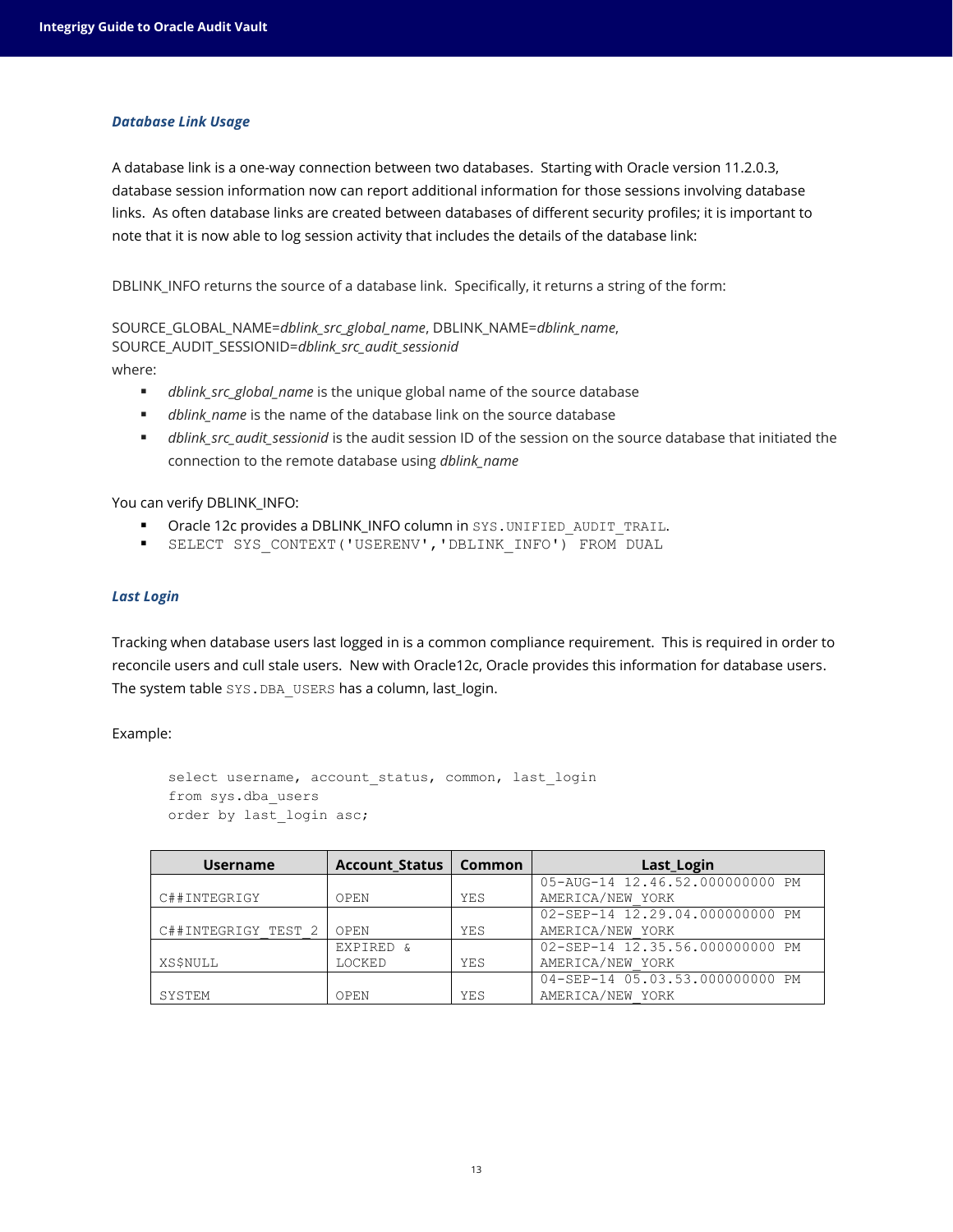## <span id="page-13-0"></span>**INTEGRIGY LOG AND AUDIT FRAMEWORK WITH ORACLE AUDIT VAULT**

Integrigy's Log and Audit Framework can be easily implemented using the Oracle Audit Vault. The high-level summary is a follows –

#### *Level 1*

Enable database auditing as directed by the Integrigy Framework Level 1 requirements.

#### *Level 2*

- 1. Install the Oracle Audit Vault. If already installed, it is highly recommended to perform a health check as described in [Audit Vault Server Configuration Report and Health Check Script \(Doc ID](https://support.oracle.com/rs?type=doc&id=1360138.1) 1360138.1).
- 2. Configure Oracle database to use Syslog per Integrigy Framework Level 2 requirements. Set the database initialization parameter AUDIT\_TRAIL parameter to equal 'OS' and AUDIT\_FILE\_DEST parameter to desired file in the directory specification. Last set the initialization parameter AUDIT\_SYSLOG\_LEVEL to 'LOCAL1.WARNING' to generate Syslog formatted log files.
- 3. Install and activate the Oracle Audit Vault collector agent OSAUD for operating system files. Collect Syslog formatted logs located by the AUDIT\_FILE\_DEST parameter.

#### *Level 3*

Protect application log and audit tables by creating standard database audit policies and adding these new policies the Audit Vault Collectors. Create database alerts based on correlations between standard database events and application audit logs.

#### *Oracle E-Business Suite Example*

To use the Oracle Audit Vault with the Oracle E-Business Suite, no additional patches required either for the E-Business Suite or the Oracle database. This is because the Oracle Audit Vault uses only standard Oracle database functionality.

There are two steps for Level 3. The first is to protect the Oracle E-Business Suite audit tables, the second is to build alerts and reports that correlate application and database log information. To protect the E-Business Log and Audit tables, enable standard auditing on them. The second step is to define the Audit Vault alerts and reports.

Below are three examples.

#### **E12 - Protect Application Audit Data**

The sign-on audit tables log user logon and navigation activity for the professional forms user interface. This data needs to be protected.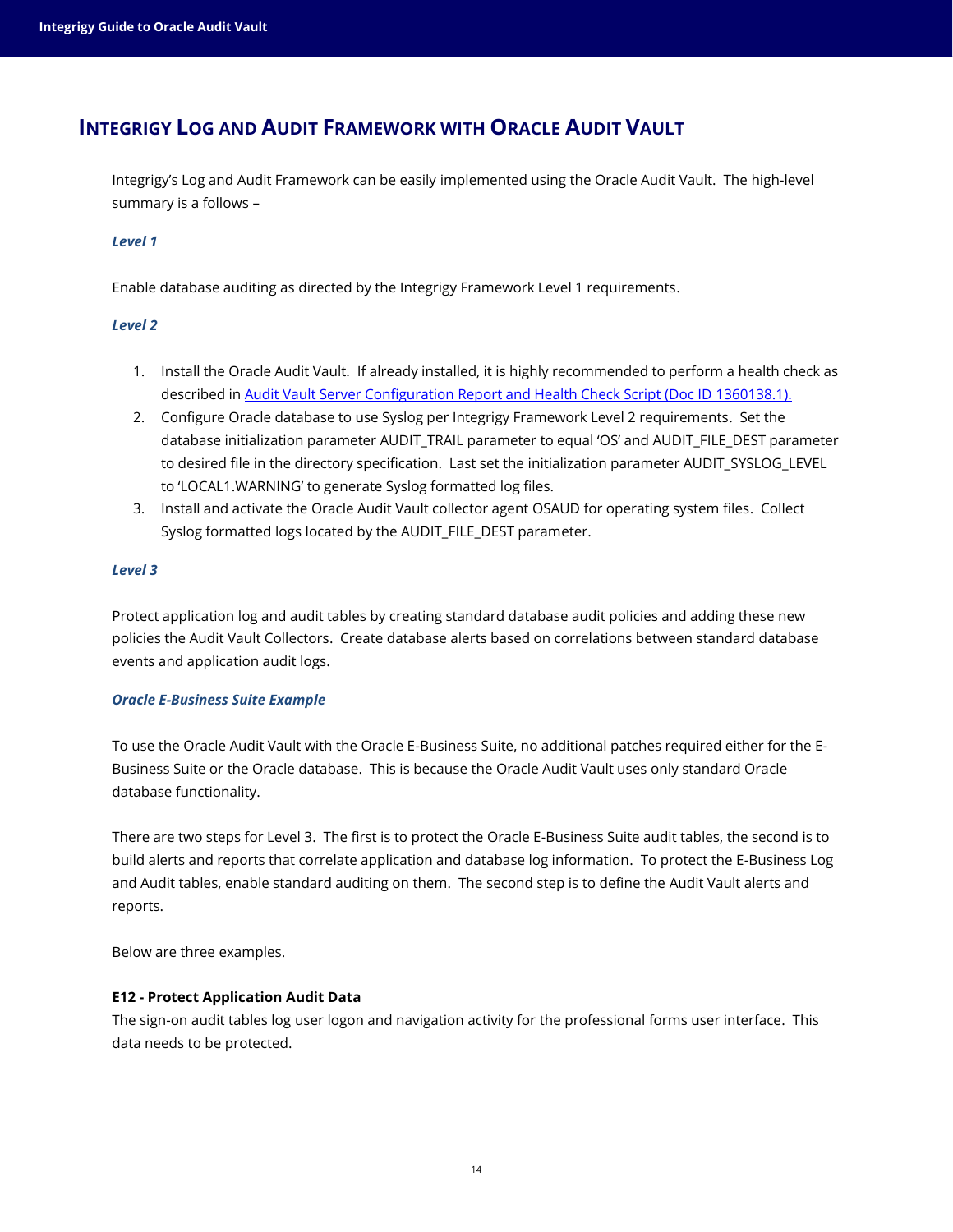#### *Steps*

- 1. Enable Standard Auditing
- 2. Create Audit Vault Alert
- 3. Forward to Alert to Syslog (This feature is available as of Oracle AVDF version 12.1.2)

To enable standard auditing

```
AUDIT UPDATE, DELETE ON APPLSYS.FND_LOGINS BY ACCESS;
AUDIT UPDATE, DELETE ON APPLSYS.FND_LOGIN_RESPONSIBILITIES BY ACCESS;
AUDIT UPDATE, DELETE ON APPLSYS. FND LOGIN RESP FORMS BY ACCESS;
AUDIT UPDATE, DELETE ON APPLSYS.FND_UNSUCCESSFUL_LOGINS BY ACCESS;
```
To create an alert in Audit Vault: Audit Vault -> Auditor -> Policy -> Alerts -> Create Alert

```
Name: E12 - Modify audit and logging
Condition:
:TARGET_OWNER='APPLSYS' AND :EVENT_NAME in ('UPDATE','DELETE') AND :TARGET_OBJECT in
('FND_LOGINS','FND_LOGIN_RESPONSIBILITIES','FND_LOGIN_RESP_FORMS','FND_UNSUCCESSFUL_LO
GINS')
```
#### *Figure 3 Create Alert*

| Name <sup>*</sup>          | E12 - Modify EBS FND LOGIN Table                                                                                                                                                                                    |
|----------------------------|---------------------------------------------------------------------------------------------------------------------------------------------------------------------------------------------------------------------|
| <b>Secured Target Type</b> | Oracle Database                                                                                                                                                                                                     |
| Severity <sup>*</sup>      | Warning                                                                                                                                                                                                             |
| Threshold (times) *        | 1                                                                                                                                                                                                                   |
| Duration (min) *           | 0                                                                                                                                                                                                                   |
| <b>Group By (Field)</b>    | <b>EVENT NAME</b>                                                                                                                                                                                                   |
| Status <sup>*</sup>        | Enabled                                                                                                                                                                                                             |
| <b>Description</b>         | Attempt made to modify EBS Login (audit) table                                                                                                                                                                      |
|                            | 46 of 255                                                                                                                                                                                                           |
| Condition <sup>*</sup>     | :TARGET OWNER='APPLSYS' AND<br>Á<br>:EVENT NAME in ('UPDATE','DELETE') AND<br>E<br>:TARGET_OBJECT in<br>('FND LOGINS','FND LOGIN RESPONSIBILITIE<br>S','FND_LOGIN_RESP_FORMS','FND_UNSUCC<br><b>ESSFUL LOGINS')</b> |
|                            | 180 of 4000                                                                                                                                                                                                         |

**E1 – Database Login by Seeded Account**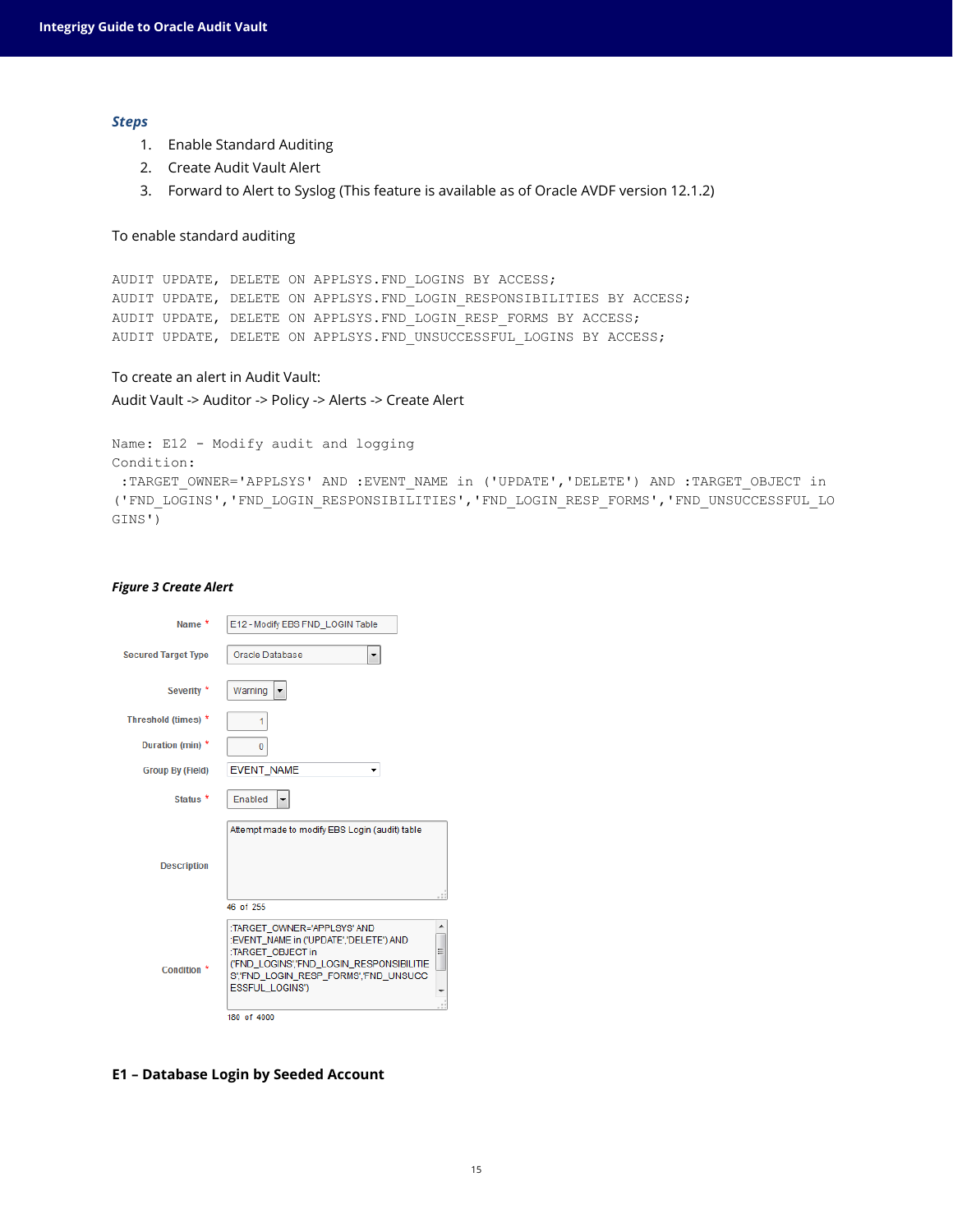All logins from the seeded Oracle E-Business Suite database users, other than that for APPS and APPLSPUB should be reported and investigated. This is based on Framework event E1.

#### *Steps*

- 1. Confirm the list of seeded users
- 2. Enable Standard Auditing
- 3. Create Audit Vault alert
- 4. Forward to Alert to Syslog

#### Confirm the list of seeded users:

SELECT f.oracle username FROM APPLSYS. FND ORACLE USERID f WHERE exists (select 1 from dba users u where u.username = f.oracle username) AND f.oracle\_username not in ('APPS','APPLSYSPUB','SYS','SYSTEM') ORDER BY 1 ASC;

#### Define the audit policy AUDIT SESSION; -- Audit all create session attempts, successful or unsuccessful

Create Alert in Audit Vault: Audit Vault -> Auditor -> Policy -> Alerts -> Create Alert

#### Name: E1 Direct Schema Logon

```
Condition: : EVENT_NAME='LOGON' and :USER_NAME in
```
('AD','AHL','AK','AMS','AMV','AMW','AP','APPLSYS','AR','ASF','ASG','ASL','ASN','ASO',' ASP','AST','AUTHORIA','AX','AZ','BEN','BIC','BIL','BIM','BIS','BIV','BIX','BNE','BOM', 'BSC','CCT','CE','CFD','CLN','CN','CRP','CS','CC','CSD','CSE','CSF','CSI','CSL','CSM', 'CSP','CSR','CTXSYS','CUA','CUF','CUG','CUI','CUP','CUS','CZ','DDD','DDR','DGRAY','DMS ','DNA','DOM','DPP','EAM','EC','ECX','EDR','EGO','ENG','ENI','FA','FEM','FII','FLM','F PA','FRM','FTE','FTP','FUN','FV','GCS','GL','GMA','GMD','GME','GMF','GMI','GML','GMO', 'GMP','GMS','GR','HCC','HR','HRI','HXC','HXT','IA','IBC','IBE','IBP','IBU','IBW','BY', 'ICX','IEB','IEC','IEM','IEO','IES','IEU','IEX','IGC','IGF','IGI','IGS','IGW','ILEARN4 1','ILEARN41\_RPT','IMC','INL','INV','IPA','IPM','ISC','ITA','ITG','IZU','JA','JG','JL' ,'JMF','JTF','JTI','JTM','JTR','JTS','LNS','MFG','MRP','MSC','MSD','MSO','MSR','MST',' MTH','MTR','MWA','ODM','OE','OKC','OKE','OKI','OKL','OKS','OKX','ONT','OPI','OSM','OTA ','OWAPUB','OZF','PA','PFT','PJI','PJM','PMI','PN','PO','POA','POM','PON','POS','PRP', 'PSA','PSB','PSP','PV','QA','QOT','QP','QPR','QRM','RE','RESTRICTED\_US','RG','RLM','RR S','SCOTT','SERVICES','SSP','VEA','WH','WIP','WMS','WPS','WSH','WSM','XDO','XDP','XLA' ,'XLE','XNB','XNP','XTR','ZFA','ZPB','ZSA','ZXS','EUL\_US')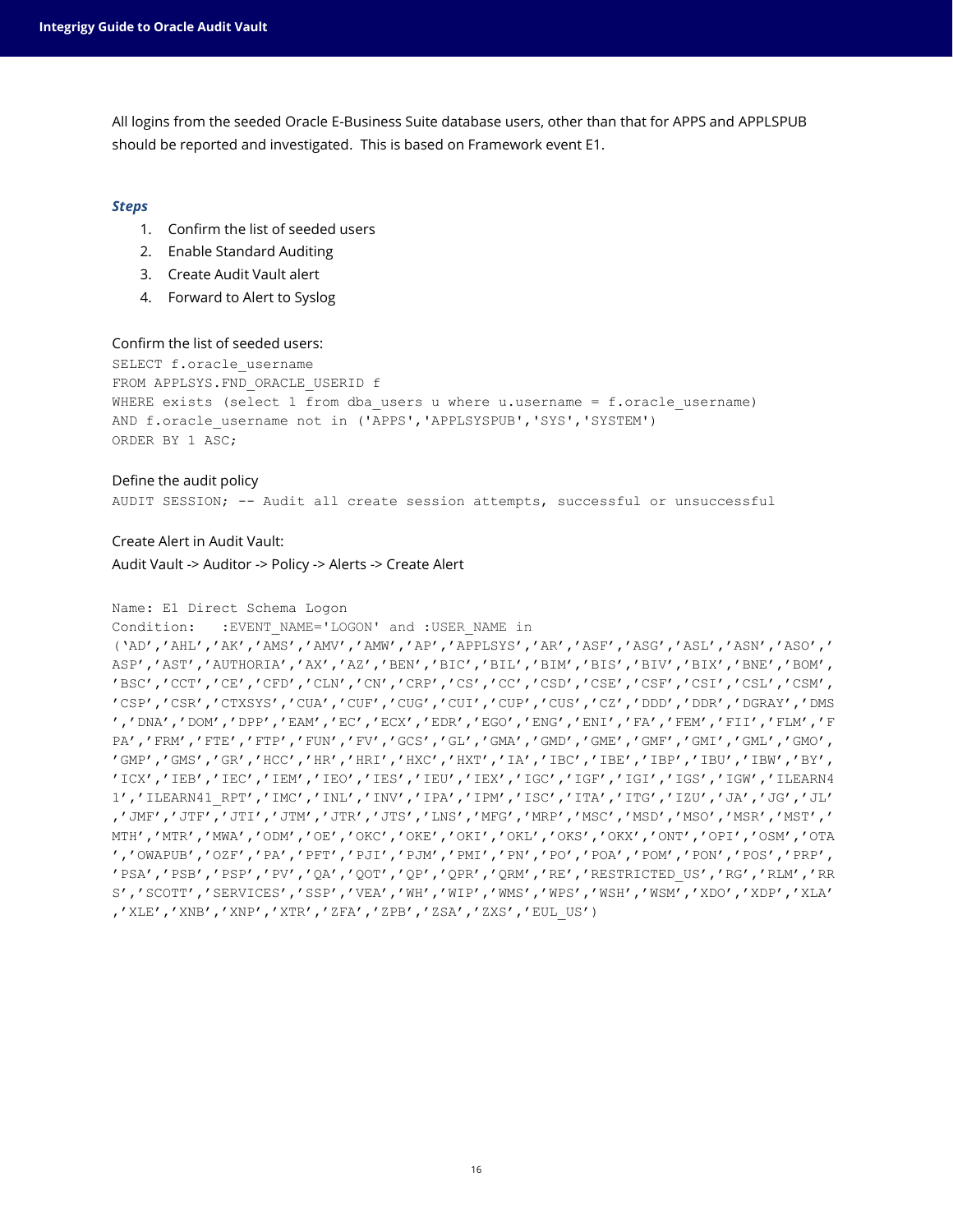#### *Figure 4 Direct Schema Logon*

| Name *                     | E1 Direct Schema Logon                                                                                                                                                                                                                                                                                                                |
|----------------------------|---------------------------------------------------------------------------------------------------------------------------------------------------------------------------------------------------------------------------------------------------------------------------------------------------------------------------------------|
| <b>Secured Target Type</b> | Oracle Database                                                                                                                                                                                                                                                                                                                       |
| Severity <sup>*</sup>      | Warning                                                                                                                                                                                                                                                                                                                               |
| Threshold (times) *        | 1                                                                                                                                                                                                                                                                                                                                     |
| Duration (min) *           | 0                                                                                                                                                                                                                                                                                                                                     |
| <b>Group By (Field)</b>    | <b>USER NAME</b>                                                                                                                                                                                                                                                                                                                      |
| Status <sup>*</sup>        | Enabled                                                                                                                                                                                                                                                                                                                               |
| <b>Description</b>         | Direct database schema logon                                                                                                                                                                                                                                                                                                          |
|                            | 28 of 255                                                                                                                                                                                                                                                                                                                             |
| Condition <sup>*</sup>     | :EVENT_NAME='LOGON' and :USER_NAME in<br>('AD','AHL','AK','AMS','AMV','AMW','AP','APPLSYS'<br>,'AR','ASF','ASG','ASL','ASN','ASO','ASP','AST','AU<br>THORIA','AX','AZ','BEN','BIC','BIL','BIM','BIS','BIV',<br>'BIX','BNE','BOM','BSC','CCT','CE','CFD','CLN','C<br>N','CRP','CS','CC','CSD','CSE','CSF','CS!','CSL',<br>1300 of 4000 |

#### **E1 Direct database logins using APPS**

(E1) direct database logins using the APPS account not from the Application. For example, by developers or support personnel.

#### *Steps*

- 1. Enable Standard Auditing for all session create: AUDIT SESSION;
- 2. Create Alert using the following condition:

:EVENT\_NAME='LOGON' and :USER\_NAME='APPS' and :OSUSER\_NAME not in ('oracle','root')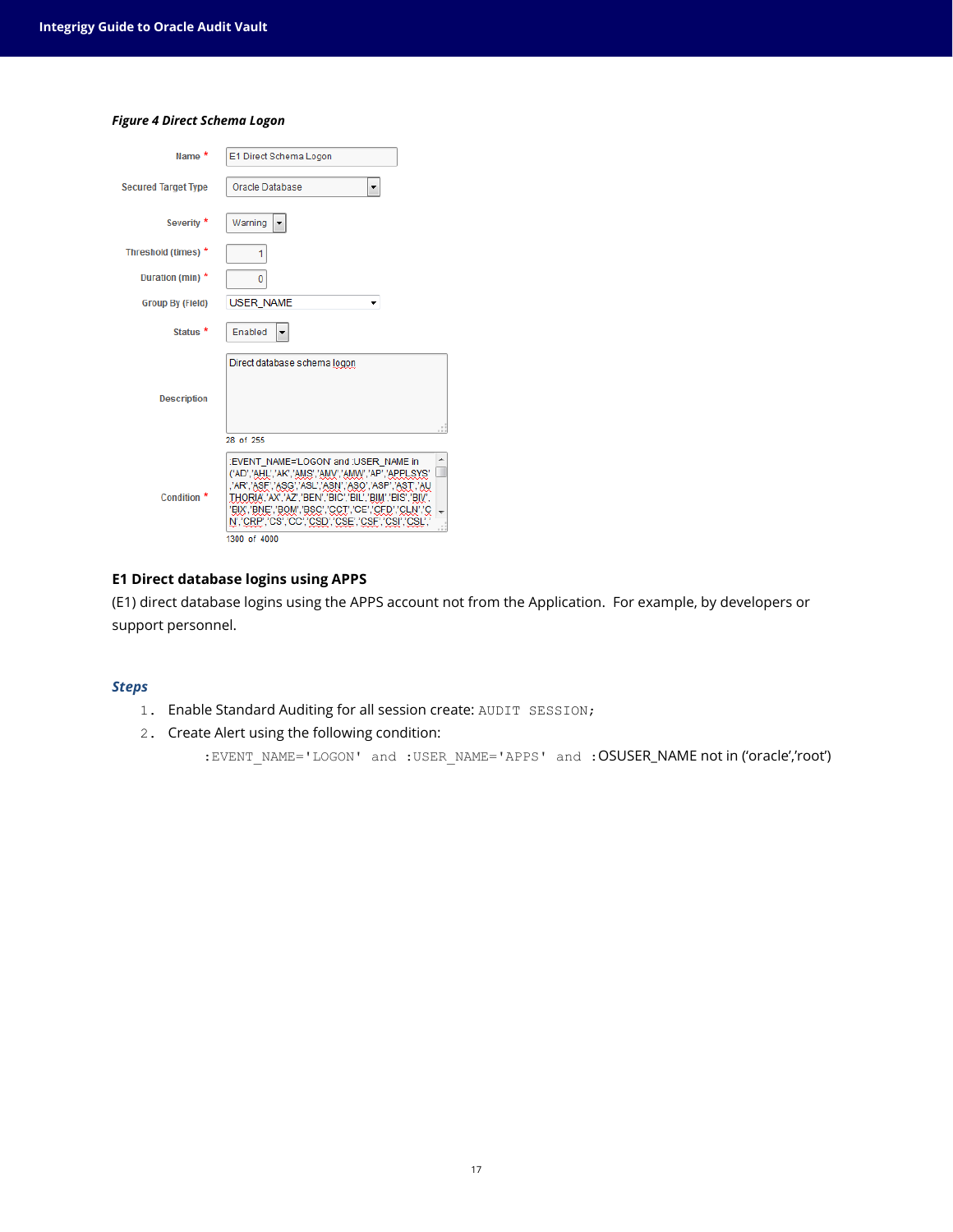#### *Figure 5 Direct APPS Logon*

| Name <sup>*</sup>          | E1 - Direct APPS Logon                                                                 |
|----------------------------|----------------------------------------------------------------------------------------|
| <b>Secured Target Type</b> | Oracle Database<br>▼                                                                   |
| Severity <sup>*</sup>      | Warning                                                                                |
| Threshold (times) *        | 1                                                                                      |
| Duration (min) *           | 0                                                                                      |
| <b>Group By (Field)</b>    | CLIENT_IP                                                                              |
| Status <sup>*</sup>        | Enabled                                                                                |
| <b>Description</b>         | Direct connection to database by other than the<br>Oracle E-Business Suite.            |
|                            | 72 of 255                                                                              |
| Condition <sup>*</sup>     | :EVENT_NAME="LOGON" and :USER_NAME="APPS"<br>and :OSUSER_NAME not in ('oracle','root') |
|                            | 83 of 4000                                                                             |
|                            |                                                                                        |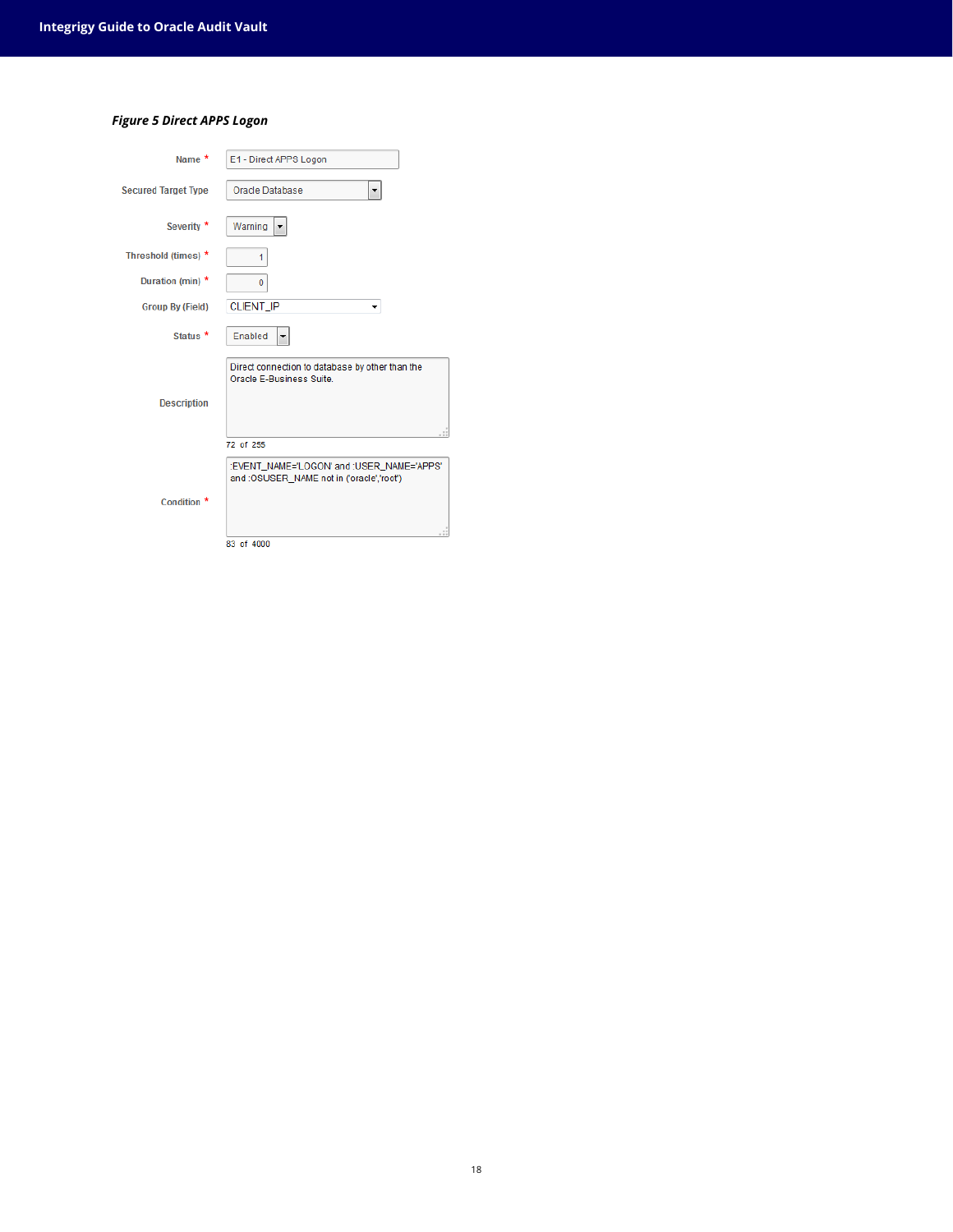## <span id="page-18-0"></span>**REFERENCES**

#### <span id="page-18-1"></span>**GENERAL**

- "Building an Audit Trail in an Oracle Applications Environment," Jeff Hare and Stephen Kost, [http://www.integrigy.com/files/Building\\_an\\_Audit\\_Trail\\_in\\_an\\_Oracle\\_Applications\\_Environment.pdf](http://www.integrigy.com/files/Building_an_Audit_Trail_in_an_Oracle_Applications_Environment.pdf)
- "Real World Database Auditing," Stephen Kost, Collaborate 2009, Session #602, <http://www.integrigy.com/files/IOUG%202009%20-%20Real%20World%20Database%20Auditing.pdf>
- "Applied Oracle Security," Knox et al., Oracle Press, 2010
- "Protecting Oracle Database 12c," Paul Wright, Apress 2014

### <span id="page-18-2"></span>**ORACLE DOCUMENTATION**

- "Oracle Database Security Guide 12c Release 1 (12.2) E48135-09," Oracle Corporation, July 2014 <http://docs.oracle.com/database/121/DBSEG/E48135-09.pdf>
- "Oracle Database Reference 12c Release 1 (12.1) E41527-12," Oracle Corporation, August 2014 <http://docs.oracle.com/database/121/REFRN/refrn23884.htm#REFRN23884>
- "Oracle Audit Vault Best Practices," Oracle Corporation, November 2007 <http://www.oracle.com/technetwork/testcontent/twp-auditvault-bestpractices-200711-1-130326.pdf>
- "Oracle Audit Vault Auditor's Guide Release 10.3 E16813-02," Oracle Corporation, August 2012 [http://docs.oracle.com/cd/E23574\\_01/server.103/e16813.pdf](http://docs.oracle.com/cd/E23574_01/server.103/e16813.pdf)
- "Security and Compliance with Oracle Database 12c," Oracle Corporation, April 2014, [http://docs.oracle.com/cd/E23574\\_01/server.103/e16813.pdf](http://docs.oracle.com/cd/E23574_01/server.103/e16813.pdf)
- "Oracle Database Concepts 12*c* Release 1 (12.1) E41396-10" , Oracle Corporation, August 2014 <http://docs.oracle.com/database/121/CNCPT/E41396-10.pdf>

## <span id="page-18-3"></span>**ORACLE SUPPORT**

- "Troubleshooting (Audit Trail)," Oracle Support Note ID 105624.1, Oracle Corporation, 10 December 2013, <https://support.oracle.com/rs?type=doc&id=105624.1>
- "Auditing How To, Troubleshooting, and Error Message Document," Oracle Support Note ID 1579731.1, Oracle Corporation, 3 September 2013, <https://support.oracle.com/rs?type=doc&id=1579731.1>
- "Master Note For Oracle Database Auditing," Oracle Support Note ID 1299033.1, Oracle Corporation, 7 January 2014, <https://support.oracle.com/rs?type=doc&id=1299033.1>
- "Master Note for Oracle Database Fine-Grained Auditing," Oracle Support Note ID 1533543.1, Oracle Corporation, 25 April 2013, <https://support.oracle.com/rs?type=doc&id=1533543.1>
- "Master Note For Oracle Audit Vault," Oracle Support Note ID 1199033.1, Oracle Corporation, 23 October 2013, <https://support.oracle.com/rs?type=doc&id=1199033.1>